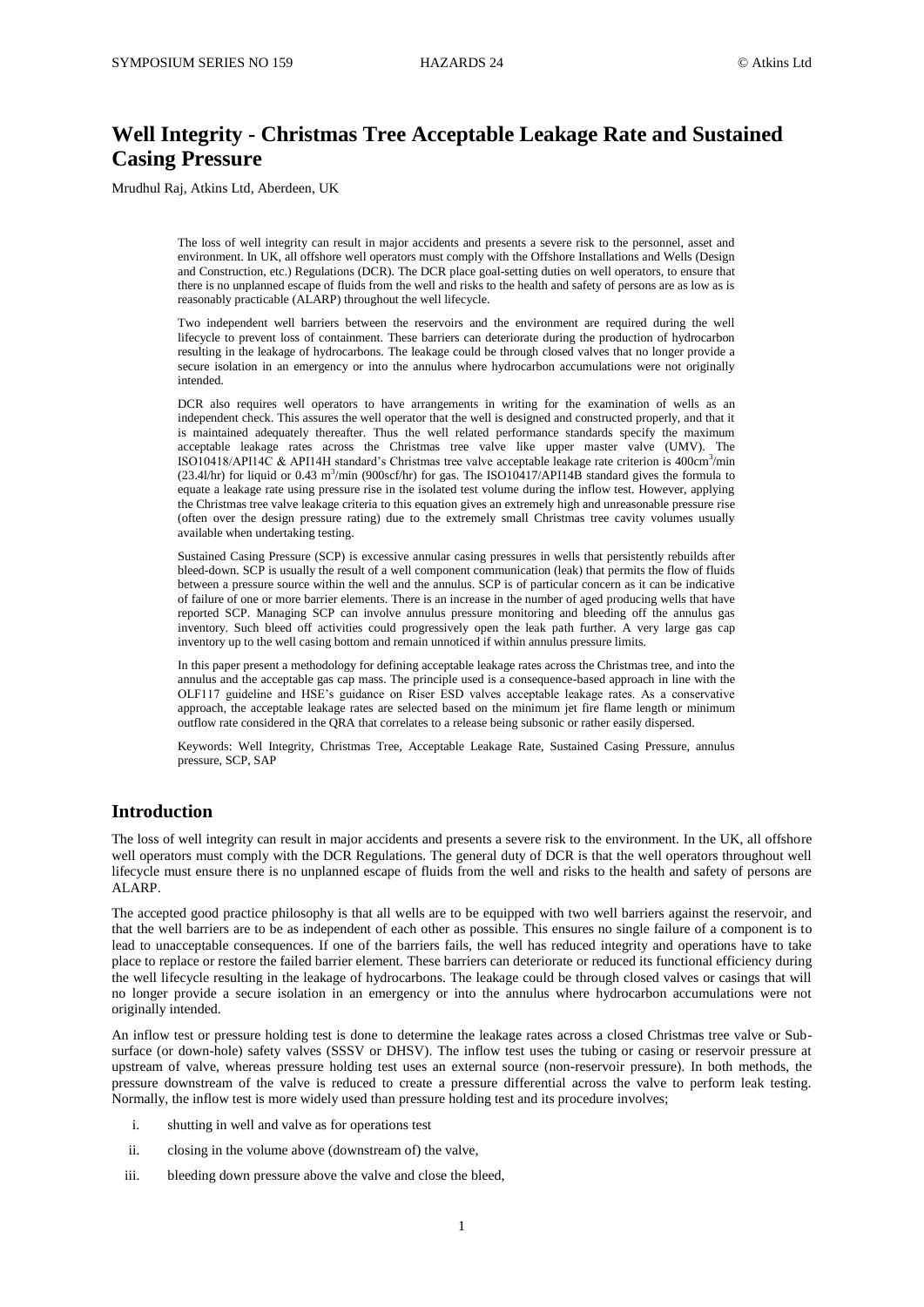- iv. monitoring the rate of pressure build up in that volume, and
- v. converting the pressure rise into a volume leak rate.

The ISO10417/API14B standard gives the following formula to equate a gas leakage rate using ideal gas equation:

$$
q = 2122 \left( \Delta \frac{p}{z} \right) \left( \frac{1}{t} \right) \left( \frac{V}{T} \right) \tag{1}
$$

Where  $\overline{p}$  $\left(\frac{p}{z}\right) = \left(\frac{pf}{zf}\right) - \left(\frac{p}{z}\right)$ Z

 $q =$  Leakage (flow) rate in scf/hr;

 $pf$  and  $pi$  = Final and initial pressures in psi, respectively;

 $Zf$  and  $Zi$  = Final and initial compressibility factor, respectively;

 $t = Test$  duration in minutes;

 $V =$  Isolated observed volume in ft<sup>3</sup>;

 $T=$  Absolute temperature of the gas in the observed volume, expressed in Rankine ( $\degree$ F+460).

Some well operators define the acceptable leakage rates for the Christmas tree valve like UMV also known as Surface Safety Valve (SSV) to be 400cm<sup>3</sup>/min (23.4l/hr) for liquid or 0.43 m<sup>3</sup>/min (900scf/hr) for gas as recommended by the ISO10418/API14C & API14H standards. However, applying the standard's acceptable gas leakage rate criterion (900scf/hr) to equation (1) gives an extremely high and unreasonable pressure rise (often over the design pressure rating) due to the extremely small isolated Christmas tree cavity volume (see Figure 1) available when in testing. This is verified in the equation (2) that finds the maximum allowable pressure rise  $(\Delta p)$ ; for a typical Christmas tree inflow leak test data, with isolated Christmas tree cavity volume  $V = 0.28 \text{ft}^3$ , test duration t of 15 minutes, absolute temperature of gas T = 540 Rankine (27 $^{\circ}$ C) and assuming a prefect gas of compressibility factor  $Z = 1$ ;

$$
\Delta p = \frac{900 \text{ t} \text{ T} \text{ Z}}{2122 \text{ V}} = \frac{900 \times 15 \times 540 \times 1}{2122 \times 0.28} = 12270 \text{psi}
$$
 (2)

Thus, maximum allowable pressure rise over 15 minutes test duration gives theoretical value that may not be achieved by reservoir pressure and often over the pressure rating of the equipment. However, any Christmas tree valve leakage rate found from inflow flow test compared against the standard's criterion (900scf/hr) would still considered being suitable according to the standards.

In order to comply with DCR and HSE's guidance on Well Construction Standards, the well operator should also manage the annuli pressure throughout the well life cycle. Any anomaly in the annulus pressure should be investigated and risk assessed. Annular casing pressure is generally classified as operator-imposed (e.g. gas-lift pressure, water injection pressure), thermally induced or sustained casing/annulus pressure (SCP or SAP). It is defined as a pressure in any well annulus that is measurable at the wellhead and rebuilds when bled down, not caused solely by temperature fluctuations or imposed by the operator. SCP is usually the result of a well component leak that permits the flow of fluids across a well control barrier. SCP is of particular concern as it can be indicative of failure of one or more barrier elements, which enables communication (leak) between a pressure source within the well and an annulus.

A loss of integrity in the well due to SCP can lead to an uncontrolled release of reservoir fluids with unacceptable safety and environmental consequences. The guideline OLF 117 recommends the well operators of SCP wells define an acceptable leakage rate into the annulus and that an SCP well with leak rate into an annulus exceeding the acceptance criteria should be categorized as Orange or Red, depending on whether the defined annulus pressure limits are satisfied. Such SCP wells could have an impact on the platform risk levels requiring the blowout frequency to be revised in the platform QRA. Revising the QRA blowout frequency is difficult due to the large uncertainty regarding blowouts being from SCP. However, the risk of SCP is managed by ensuring effective well integrity. The maximum acceptable leakage rates into the annulus could be used for SCP well testing and categorization.

For a typical North Sea platform, the annulus pressures of the producing wells are maintained within low and high limits as shown in Table 1 (content data used for illustration of non-gas lift producing well). When the annuli breaches the Low or High pressure limits, the pressure is topped up or bleed-down respectively. But, regular bleeding of the annulus has another risk that it could progressively open the leak path further. A leak into the annulus results in a gas inventory build up over time while the pressure is still below the high level annulus pressure at which it is bled down. Note that under the most annulus management strategies that only monitors the pressure, a very large gas cap inventory up to the well casing bottom can potentially be formed and remain unnoticed if within annulus pressure limits.

| <b>Description</b> | Low-Low<br>(barg) | Low<br>(barg) | <b>High</b><br>(barg) | High-High<br>(barg) | <b>Completion Fluid</b>           | Top-up<br><b>Fluid</b> |
|--------------------|-------------------|---------------|-----------------------|---------------------|-----------------------------------|------------------------|
| 'A' Annulus        |                   |               | 40                    | 70                  | Completion brine                  | Completion<br>brine    |
| 'B' Annulus        |                   |               | 20                    | 40                  | Drilling mud/<br>cementing fluids | Inhibited<br>seawater  |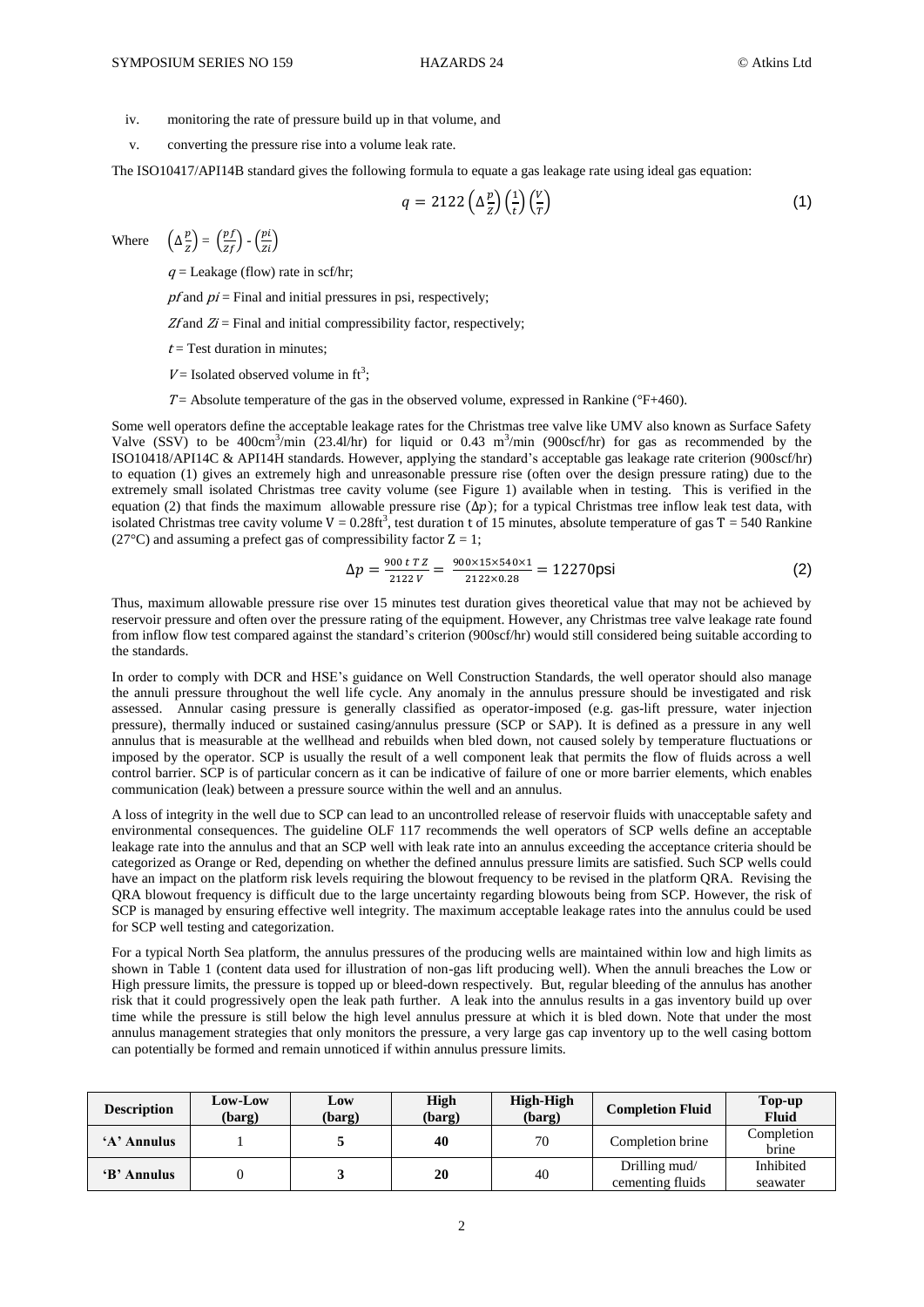|  | <br>ılus |  |  | πn | $\overline{\phantom{a}}$ | $\sim$ $\sim$ $\sim$<br>mud/<br>------<br><b><i><u>Property</u></i></b><br>$\sim$<br>$\sim$ $\sim$ $+$ $\sim$ $+$ $\sim$<br>fluíds | $\cdot$ .<br>10116<br>awate |
|--|----------|--|--|----|--------------------------|------------------------------------------------------------------------------------------------------------------------------------|-----------------------------|
|--|----------|--|--|----|--------------------------|------------------------------------------------------------------------------------------------------------------------------------|-----------------------------|

Table 1: Annulus Pressure Envelope for a Typical Producing Well

DCR also requires well-operators to have arrangements in writing for the examination of wells as an independent check to assure the well operator that the well is designed and constructed properly, and that it is maintained adequately thereafter. Well related performance standards can be utilised to specify the maximum acceptable leakage rates across the Christmas tree valves, into the annulus and defining the acceptable gas cap mass in the annulus due to SCP.

# **Scope**

In this paper, we present a consequence-based methodology in line with the HSE's guidance on Riser ESDVs acceptable leakage rates;

- i. for defining acceptable leakage rates across the closed Christmas tree valves, such that it can be leak tested within practicable pressure differentials,
- ii. for defining acceptable leakage rates into the annulus on SCP and
- iii. for defining the acceptable gas cap mass in the annulus on SCP.

These acceptable levels may be covered under well related performance standards for well integrity and maintained to ensure the risk is ALARP.

# **Leakage across Christmas Tree Valves**

The Christmas trees have both actuated and manually operated valves. The actuated valves (upper master and wing) are automatically closed during an emergency to stop the flow of well fluids and isolate the reservoir from the downstream topside facilities. The manual valves (lower master, SWAB and service wing) are utilised to provide sufficient isolation to allow well intervention, operations or maintenance activities.

The upper master and wing valves are safety critical elements as these actuated valves are initiated automatically in an emergency to mitigate the consequences of a hydrocarbon release. Leakage through these valves could affect a topside hazard potentially increasing the consequences. The acceptable leakage through these valves is dependent on the consequences to personnel.

Providing zero leakage through a shutdown valve is difficult especially as the valve performance is likely to deteriorate during service. The potential for valve leakage is recognised for the riser shutdown valves and the pipeline safety regulations defines that leakage is acceptable where the subsequent consequences can be managed by the platform safety systems. The HSE has issued guidance on establishing an acceptable leakage rate through the riser ESDVs. The HSE take a special interest in the riser ESDVs where the calculated leakage rates exceed the generally acceptable levels defined in the now revoked SI1029 regulations of 1sm<sup>3</sup>/min for gas and 6kg/min for oil.

Although the manually operated valves are safety critical from a hydrocarbon containment perspective, the valve functionality is not safety critical. These valves are utilised by personnel to allow intervention and other operations/maintenance activities. The isolation required for these activities will be consistent with the platform procedures; double block and bleed isolation may be required to achieve the isolation standard. Establishing the required isolation is based upon a job specific risk assessment that considers the activity, isolation duration, location, well fluid etc. These risk assessments are task specific and the associated acceptable leakage rate for the manually operated valves is not considered in this paper.

## **Basis of Assessment**

The objective when determining acceptance criteria for the Christmas tree valves is to identify a rate were a release will not result in unacceptable consequences and the probability of escalation is as low as reasonably practicable. This is a risk or consequence based approach applied to identify the acceptable leak rate criteria as recommended by OLF 117 guideline. The blowout frequency and risk is not changed in this approach as the isolation is still effective in stopping gross flow, thus the risk associated with blowout is not changed.

The approach taken is to assess the consequences of the leakage around the Christmas tree valve seating on the isolated process section immediately inboard of the Christmas trees (i.e. the flowlines with production manifold inventory in a typical QRA) during hydrocarbon release. Releases from the next downstream isolated section (i.e. the production separators inventory in a QRA) are not considered as the additional shutdown valve (SDV) and blowdown prevents the tree valve leakage from having an impact. The leak conditions considered in the assessment are illustrated below in Figure 1.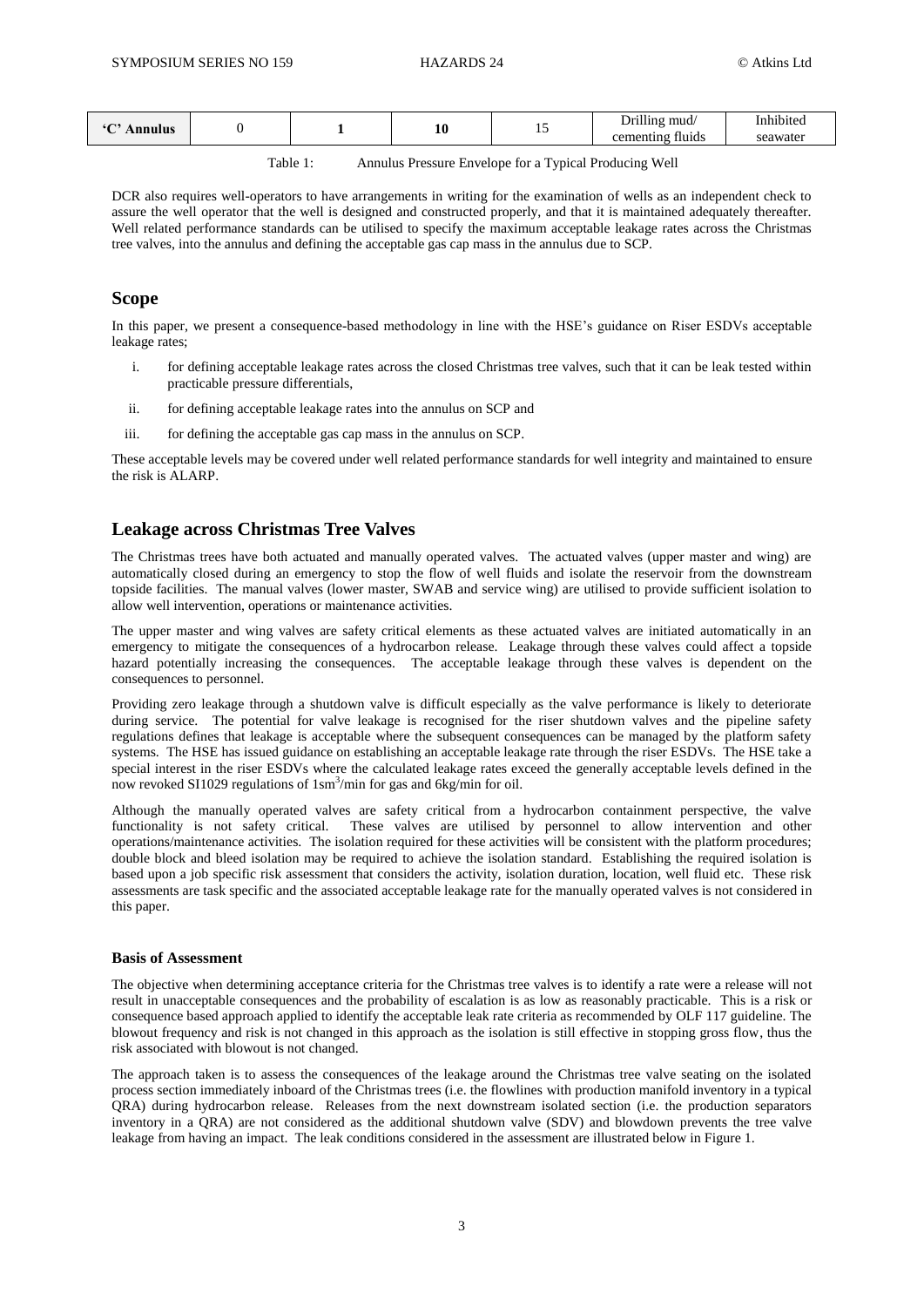

Figure 1: Christmas Tree Valve Leakage and External Leak Assessed

The leak modelling uses standard consequence modelling techniques for production fluid releases, with the process data for the wellhead and the isolated section. For a specified Christmas tree valve leakage (in terms of the gap around the circumference -  $P_2$  in Figure 1), the equilibrium pressure in the isolated section is calculated. In other words, the pressure is found at which the flow through the valve is the same as the flow out into the external environment  $(P_1$  in Figure 1). Clearly for a very small flow rate across the valve, the leak from the section would reduce to almost zero with pressure almost down to that of the external environment, whereas for very large flows across the valve, the leak from the section would be maintained at close to the initial leak rate, with the pressure maintained. The blowdown benefit at the production manifold which provides another path for the leaking gas is ignored.

The potential for a sustained release is also influenced by the size of external leaks. For small external leaks, the effect of a valve leakage is typically to maintain a pressure in the inboard section that allows a continued leak, to the environment at a slightly reduced pressure from the initial flow. The extent of pressure decay would be greater for medium releases but there may be cases where some pressure is maintained. For large leaks, the loss of pressure in the inboard section would be such that the valve leakage would not maintain much of a pressure and the external leak would be at very low pressures, which would not maintain a momentum-driven pressure release. This would be because virtually all the pressure drop would be over the valve, rather than across the leak in the pipe. In Figure 1, this would mean that  $P_1$  in the inboard section would be almost at ambient pressure.

The large external leak scenario will not necessarily result in the worst-case consequences as the pressurised releases could not be supported by the valve leakage whereas a smaller external leak will sustain a higher pressure albeit at a lower flow rate. The worst consequences are likely to be from a small external leak where the Christmas tree valve leakage is sufficient to maintain the pressure.

Both the wing valve (WV) and the upper master valve (UMV) on the Christmas tree and the sub-surface safety valve (SSSV) on the production tubing close to isolate the reservoir fluids in the event of an external leak from the manifolds. However, to define the acceptable leak rate, it is assumed that only one Christmas tree valve closes and the same leak rate is applied to each valve. This is a conservative assumption as the most likely scenario is that both valves close successfully providing a more robust isolation. The Christmas tree valve leakage rate must also consider all wells feeding into the isolated section (production manifold) as these Christmas trees will have a cumulative effect.

## **Consequences of Christmas Tree Valve Leakage**

For a typical North Sea manned platform, following detection of a hydrocarbon hazard, shutdown and blowdown is initiated. The shutdown splits the topsides into a series of smaller isolated sections while the blowdown depressurises the facilities by routing the topside gas inventory to a safe location at the flare tip. The main isolation valves are those that segregate the topsides from the large pipeline inventories and the reservoir. The emergency function of the upper master and wing valves is to isolate the downstream topside facilities from the reservoir.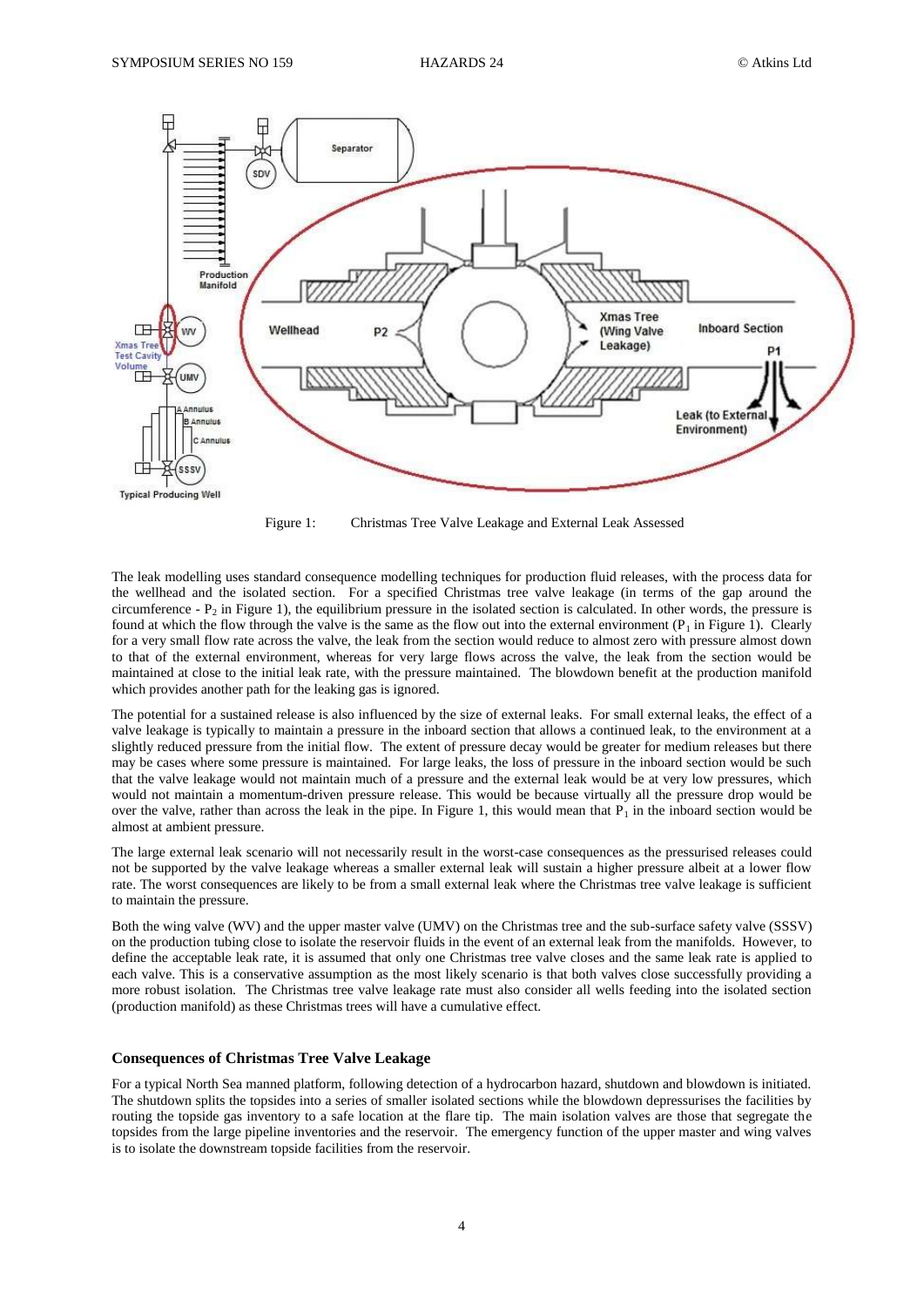Leakage through the Christmas tree valves could increase the duration of a topside hydrocarbon loss of containment where the release is from the isolated section immediately adjacent to the Christmas trees i.e. production or test manifolds. The increased fire duration could lead to further escalation and additional risk to personnel. Leakage through the wellhead valves has no impact on the immediate fatalities; these fatalities occur before the valves are actuated.

Personnel vulnerable to toxic gas in the well fluids (like hydrogen sulphide) or immediate fatalities due to a release are already caught by the incident before shutdown is initiated. Surviving personnel would have left the area and the fire team would only enter the area wearing suitable personal protection equipment. Leakage through the valves would not alter the immediate fatality potential. However, a sustained leak could increase the risk to personnel by additional escalation.

A mitigation measure that limits the potential consequences of valve leakage is blowdown. The production and test manifolds have a blowdown route. Opening the blowdown valve provides another route for the leaking hydrocarbons. The valve leakage would have to exceed the capacity of the blowdown system to maintain a pressure and sustain a jet fire.

#### **Acceptable Christmas Tree Valve Leakage Rates**

Hydrocarbon releases from the wells are assessed in the QRA as either a blowout or Christmas tree release. The blowout risk is not changed by this study as the Christmas tree valves or SSSV are still effective in isolating the gross flow.

The outflow release rates equivalent to the jet fire flame lengths is calculated using Wertenbach correlation recommended in OGP guidance and shown in Table 2. For comparison the flow rate and flame length for the maximum acceptable leakage rate from the ISO10418/API14C & API14H and SI1029 is also included.

| <b>Release Rate</b><br>(kg/s) | <b>Flame Length</b><br>(m) | <b>Notes</b>                                                                                                                                              |  |  |  |
|-------------------------------|----------------------------|-----------------------------------------------------------------------------------------------------------------------------------------------------------|--|--|--|
| 0.004                         | 2.0                        |                                                                                                                                                           |  |  |  |
| 0.0055                        | 2.2                        | 900scf/hr leakage rate from the ISO10418/API14C & API14H for Christmas tree and the<br>API14B/ISO10417 for SSSV equivalent to 2.2m jet fire.              |  |  |  |
| 0.012                         | 3.0                        | Used for illustration in this paper for leak into production manifold based on the minimum<br>jet fire length or outflow rate considered in a typical QRA |  |  |  |
| 0.013                         | 3.1                        | $SI1029$ - Acceptable leakage rate $(1m3/min)$ for gas Riser ESD Valve.                                                                                   |  |  |  |
| 0.041                         | 5.0                        |                                                                                                                                                           |  |  |  |
| 0.100                         | 7.2                        | SI1029 - Acceptable leakage rate (6kg/min) for oil Riser ESD Valve.                                                                                       |  |  |  |
| 0.223                         | 10.0                       |                                                                                                                                                           |  |  |  |

Table 2: Release Rate and its Flame Length

The acceptable release rates from production manifold inventory are selected based on the minimum jet fire length or the minimum outflow rate considered in the QRA that correlates to a release being subsonic or rather easily dispersed. This is a conservative approach as critical escalation targets (like critical structures, equipments or other large hydrocarbon vessels that would result in impairment of temporary refugee) that are normally further away.

Therefore, maximum acceptable leakage into the production manifold inventory is 0.012kg/s or 1928scf/hr for gas or 50.1l/hr for liquid. The maximum acceptable leakage into the production manifold inventory being very small (0.012kg/s), the jet fire has the worst case consequence when compared to equivalent pool fire and potential flammable cloud formed from the outflow rate. The high ventilation rate normally found in the well bay area should ensure rapid dispersion.

This is the combined rate for all wells and not the rate for each valve. The leakage rates from each tree may be different but the combined rate must not exceed the stated maximum acceptable leakage into the production manifold inventory. Assuming there are 16 wells connected to production manifold; note that the wells may be offline but not physically isolated, thus the valve isolated wells are included.

Maximum acceptable leakage rate for one well (Christmas tree) =

 $=\frac{Leakage}{intoproduction}\frac{mainfold}{m.}$  into production manifold inventory that which produce 3m jet fire flame length  $(3)$ Total number of wells  $=\frac{0}{x}$  $\frac{2\pi g}{16}$  = 0.00074kg/s (G:120scf/hr or L:3.1l/hr)

The maximum acceptable leakage rate across a single Christmas tree valve is found to be 0.00074kg/s or 120scf/hr for gas or 3l/hr for liquid to limit the potential from a 3m jet fire escalation.

However, the maximum acceptable leakage rates for the Christmas tree valves need not be used for testing as per HSE guidance [10], which proposes alarm and action levels: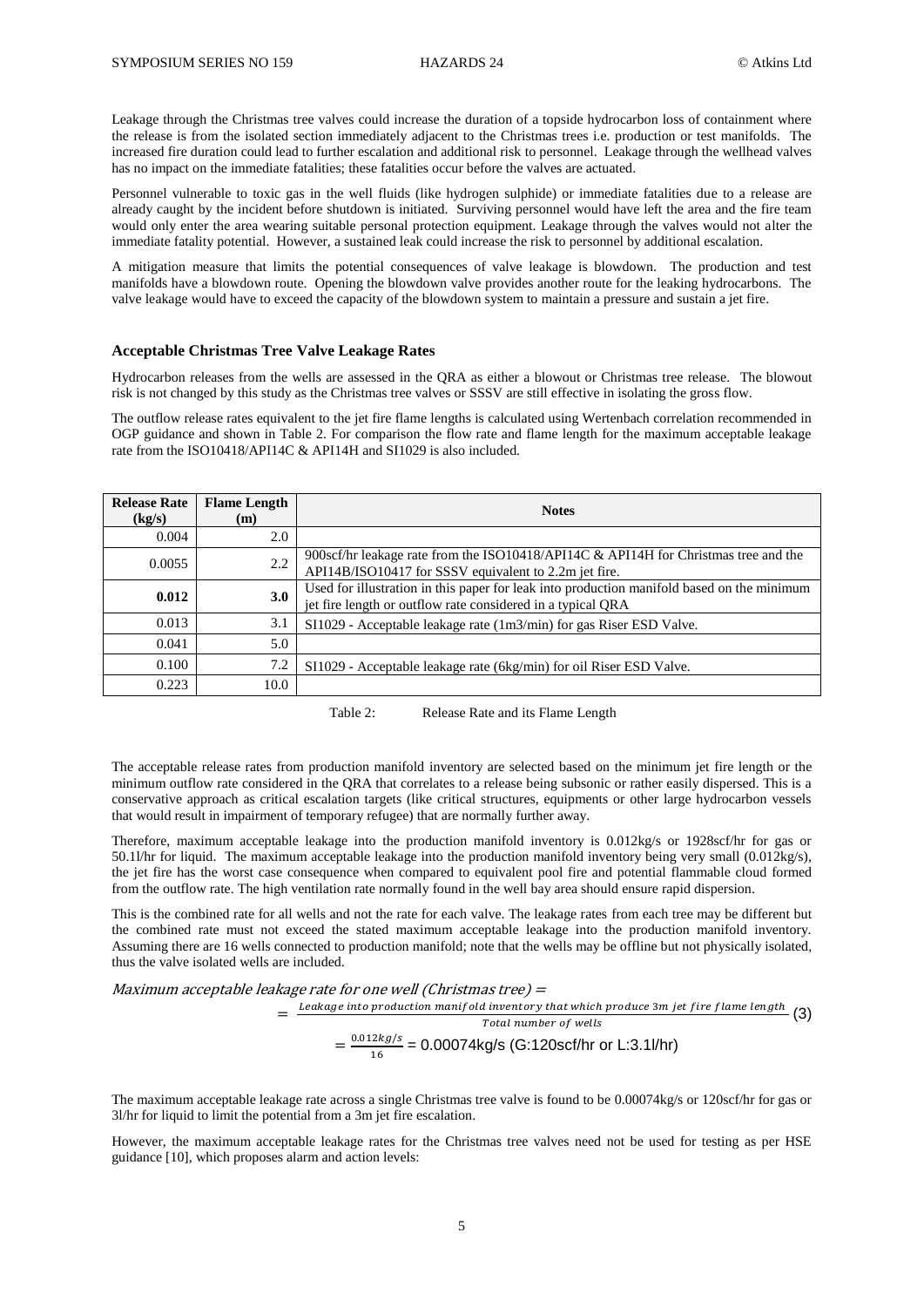*"A percentage of the maximum leakage level (say 25%) should be set as an alarm level to initiate further investigation. A higher level (e.g. 50%) should be set as an action level beyond which repairs or maintenance must be carried out."*

Thus, the following three leakage rate levels are proposed as prescribed in the HSE guidance;

- The maximum acceptable leakage rate across a Christmas tree valve: 0.00074kg/s or 120scf/hr for gas or 3.1l/hr for liquid. A leakage rate above this limit could allow a sustained jet fire that exceeds 3m for certain release scenarios.
- Action level on Christmas tree leakage rate: 0.00037kg/s or 60scf/hr for gas or 1.57l/hr for liquid; beyond which repairs or maintenance should be considered.
- Alarm level on Christmas tree leakage rate: 0.00018kg/s or 30scf/hr for gas or 0.78l/hr for liquid. This leakage rate may be used as the acceptance criteria for testing and documented in the performance standard, such that failing to achieve this would initiate further investigation.



Figure 2: Christmas Tree Valve Leakage Rates

A comparison between the assessed limits, ISO10418/API14C & API14H limits and 2cc/min per inch of valve size for liquid or 0.35scf/min per inch of valve size for gas in the draft ISO/TS 16530-2 is shown in Figure 2.

## **Leakage into the Annulus**

The SCP enables communication (leak) between a pressure source within the well and an annulus. There are many potential leak paths into the annulus explained in the API 90 and draft ISO/TS 16530-2. Leakage causes a gas inventory within the annulus and rise in annulus pressure. However, the annulus pressure is typically maintained below a defined limit by regularly bleeding the gas inventory.

Normally the Christmas tree and the inner annulus ('A') boundary (casing, seals and its access valve) are considered to be the secondary well barrier while the SSSV is the primary well barrier. The potential risk following a loss of annulus gas cap containment is dependent on the source of leakage into annulus. For example, if the leakage into annulus is from the production tubing above the SSSV that can be stopped by closing the SSSV that (especially in the case of SCP at inner annulus 'A'), then there is a layer of protection preventing continual leakage into the annulus. If the leaks into outer annuli ('B', 'C') can be stopped by closing the SSSV, they are often in combination leak into inner annulus ('A') acting as pressure source. If the leakage into annulus is from the production tubing below the SSSV or through a source that cannot be stopped by closing an SSSV, appropriate measures must be taken to ensure two well barriers are in place. Thus, it is recommended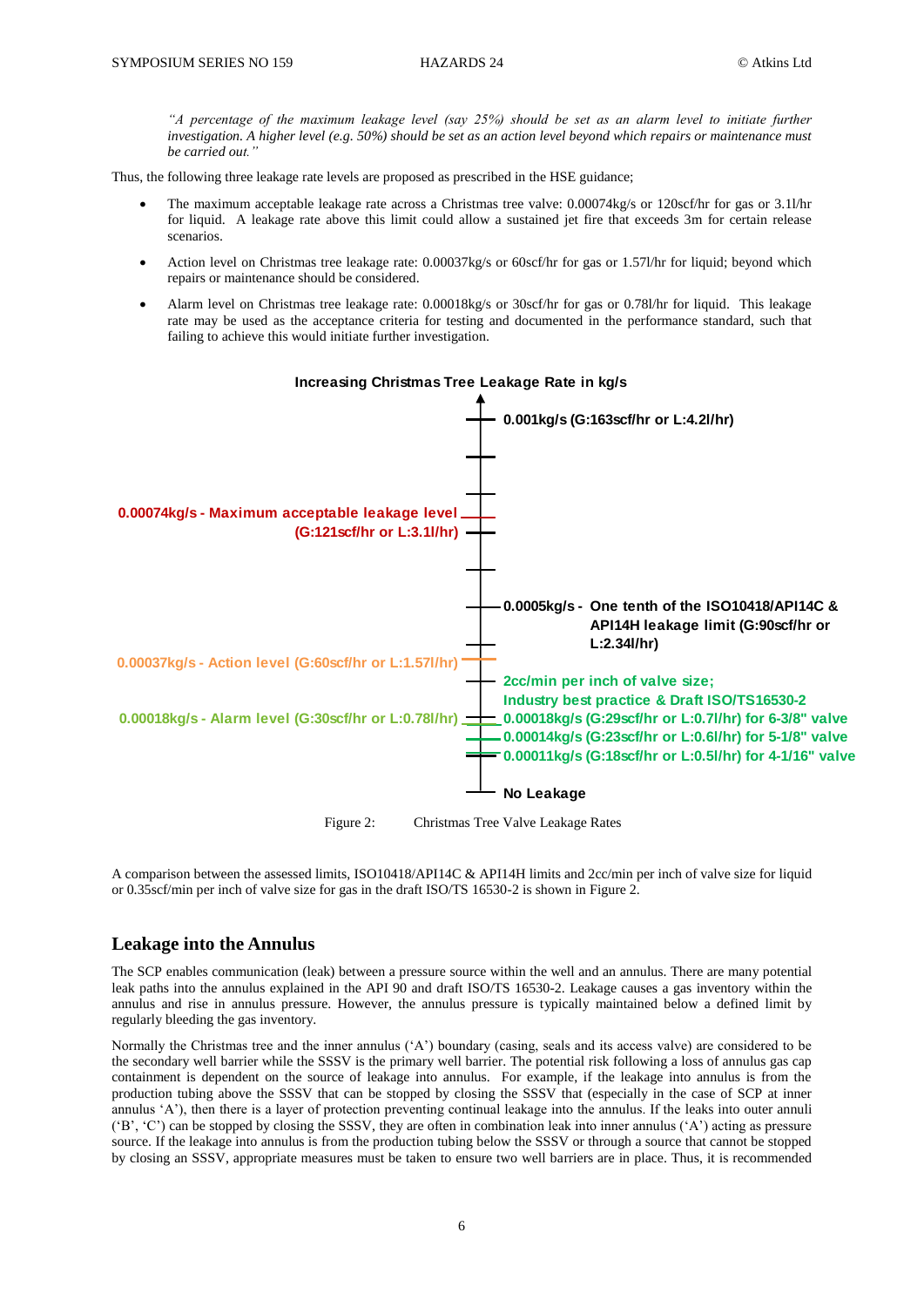that the leak path source be investigated to confirm if the leakage can be stopped by closing the SSSV and whether there are other barriers in place.

The bleed-down/build-up test on the annulus in line with API 90 can be performed, to confirm SCP and its nature of pressure source. The use of direct leak measurement device is a recommended practice to determine real time leakage rate into annulus, origin of leakage by compositional analysis and depth of leakage (leak path) by acoustic wave. The leak of multiphase mixture into annulus and two or more simultaneous modes of failure can difficult to diagnose. The Figure 3 is a modified from the draft ISO/TS 16530-2 that shows all well failure mode, to highlight the potential leak paths into the 'A' annulus, outer annuli ('B','C') and distinguish the leaks that can be stopped by closing SSSV.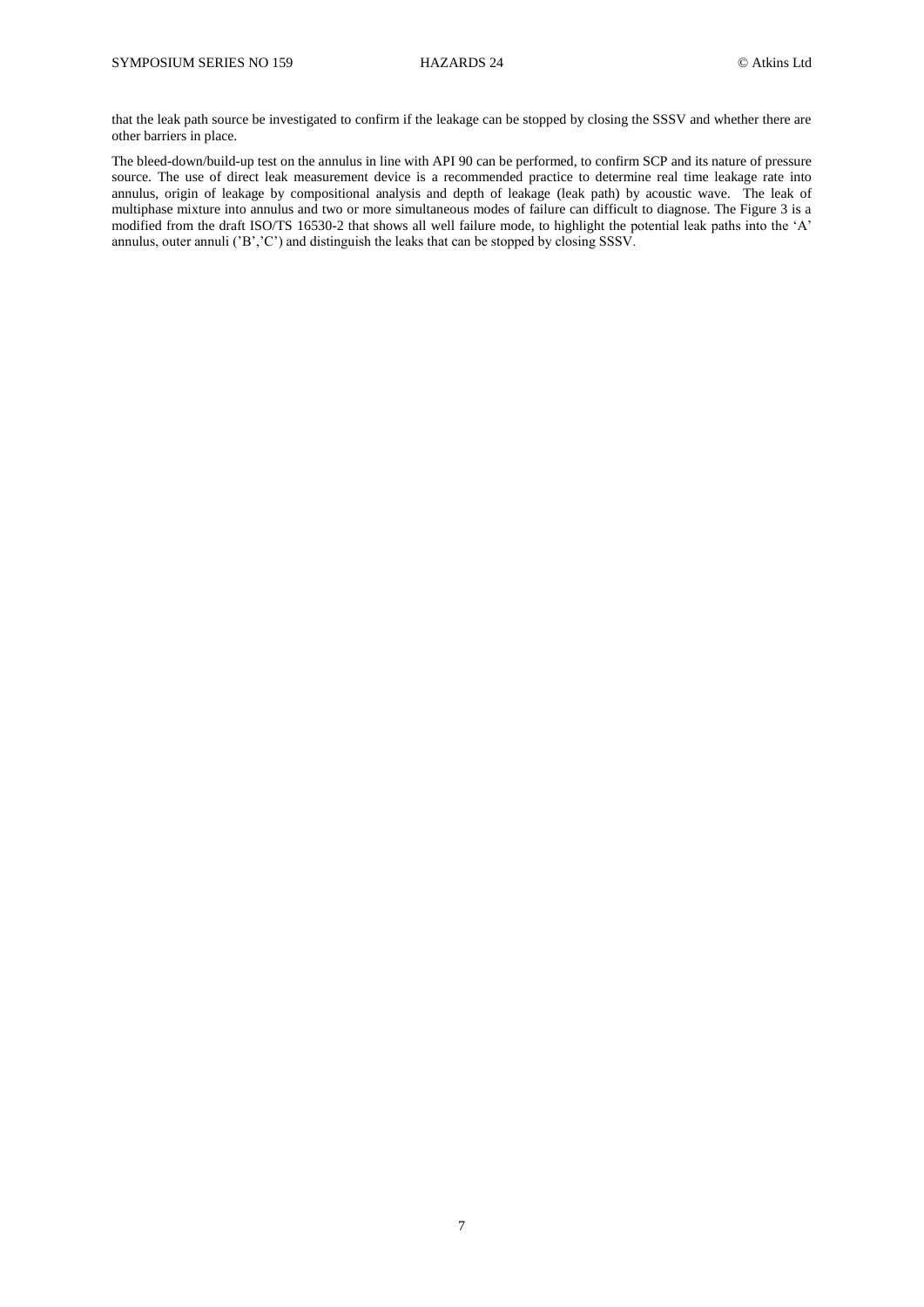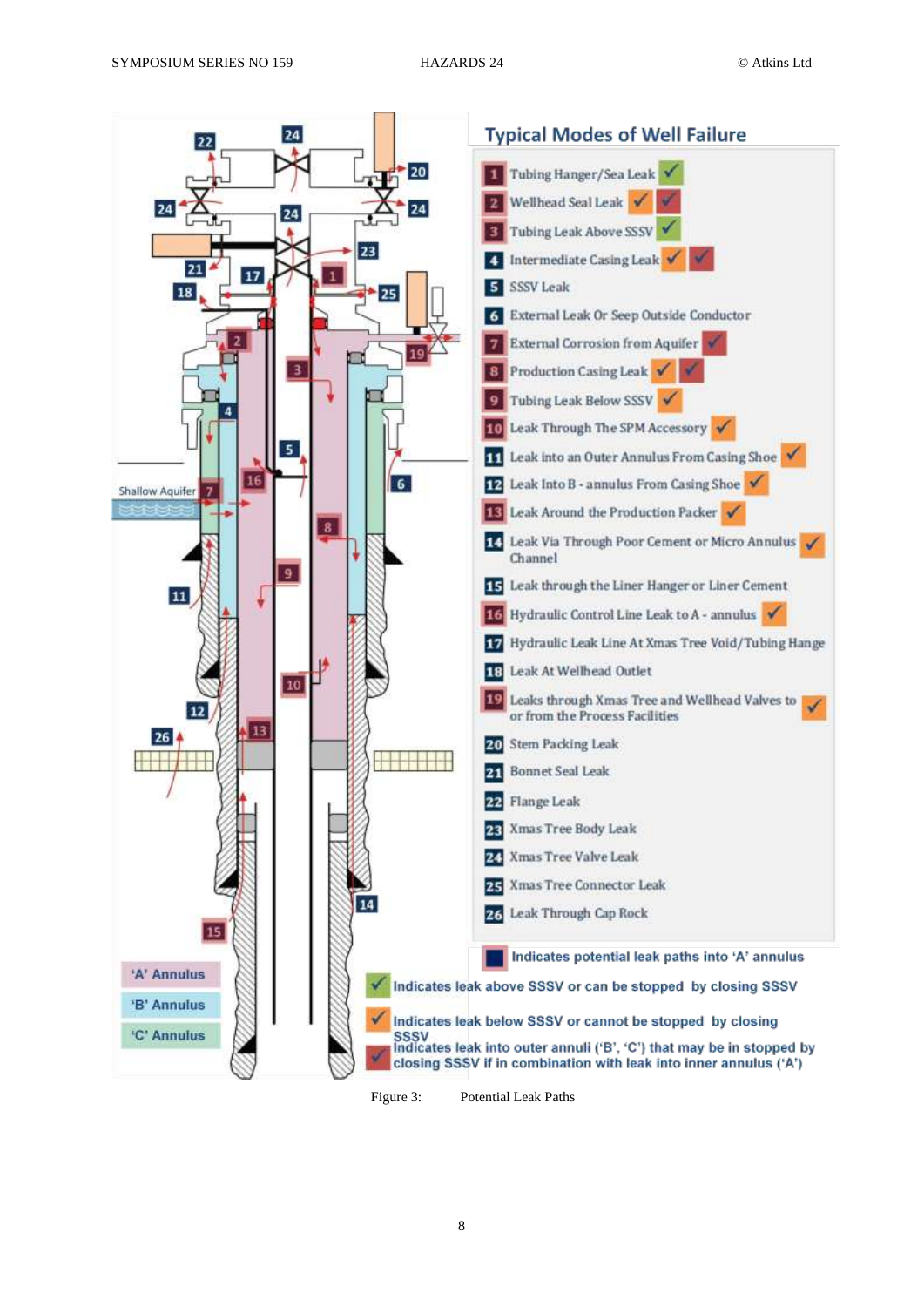## **Leak Source from Production Tubing Below SSSV or Unknown Source**

A conservative approach for defining the maximum acceptable leakage rate into annulus from a leak source on the production tubing below SSSV or that cannot be stopped by closing the SSSV, or for any unknown leak sources is to apply the same acceptable leakage rate of SSSV. Leakage in to the annulus would have similar consequence as a passing SSSV should loss of containment occur.

Most operators follow the SSSV leak rate acceptance criteria of the 400cm<sup>3</sup>/min (23.4l/hr) for liquid and 0.43m<sup>3</sup>/min (900scf/hr) specified in the ISO10417/API14B, ISO10418/API14C & API14H standards. Although this criteria specified in the standards is not directly applicable for hydrocarbons in the annulus or sustained casing pressure (SCP), it is reasonable as it represent a fire size (2.2m jet fire size; refer Table 2) that could be normally controlled by the platform fire protection systems and is also below the minimum jet fire length or the minimum outflow rate considered in the QRA.

#### **Leak from Production Tubing above SSSV**

For the leak source into the annulus from the production tubing above the SSSV that can be stopped by closing the SSSV, the same consequence based approach used for the Christmas tree valve leakage is used. The maximum acceptable leakage rate into the annulus is found to be 0.012kg/s or 1928scf/hr for gas or 50l/hr for liquid (refer Table 2), due to the potential jet fire from the annulus pipe fittings impinging on other Christmas trees or wellheads.

#### **Acceptable Leakage Rates into the Annulus**

The following three leakage rate levels are developed as prescribed in the HSE guidance for leakage into any annuli  $(^{\circ}A^{\circ}, ^{\circ}B^{\circ}, ^{\circ}C^{\circ})$  due to SCP:

- Maximum Acceptable leakage rate A leakage rate above this limit has the potential to cause fire escalation to the adjacent process equipment.
- For leak source from production tubing above SSSV: 0.012kg/s or 1928scf/hr for gas or 50l/hr for liquid.
- For leak source from production tubing below SSSV or unknown: 0.005kg/s or 900scf/hr for gas or 23.4l/hr for liquid.
- Action level Beyond which repairs or maintenance should be carried out.
- For leak source from production tubing above SSSV: 0.006kg/s or 964scf/hr for gas or 251/hr for liquid.
- For leak source from production tubing below SSSV or unknown: 0.004kg/s or 579scf/hr for gas or 15l/hr for liquid.
- Alarm level 0.003kg/s or 482scf/hr for gas or 12.5l/hr for liquid for all leaks in to 'A' annulus: This leakage rate may be used as acceptance criteria for testing and may be documented in the performance standard, such that failing to achieve this would initiate further investigation.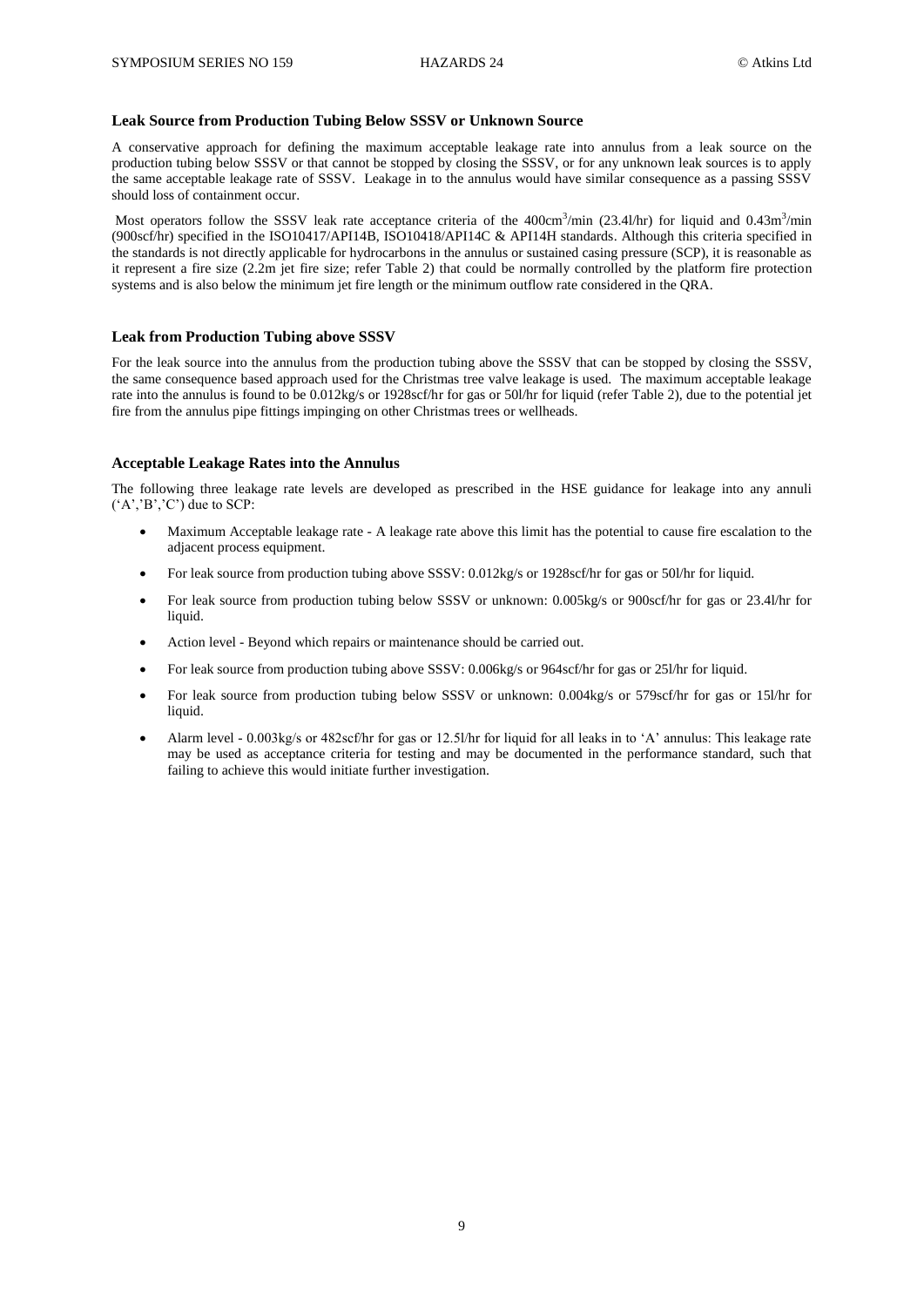



The Figure 4 shows the assessment limits for leakage in to the annulus for leak sources from the production tubing above the SSSV on the left hand side and the leak source from the production tubing below the SSSV or from an unknown source on the right hand side.

The acceptable leakage rates into the annulus could be used to for SCP well testing and categorization in accordance with OLF 117 guideline. The alarm level acceptable leakage rate into any annuli (0.003kg/s or 482scf/hr for gas or 12.5l/hr for liquid) could be used as an alarm level for direct leak measurement device. In the case where direct leak measurement is not practical; the alarm level acceptable leakage rate into annulus can be converted into an allowable rate of annulus pressure build-up, if closed void of volume in the annulus is known.

## **Gas Cap Formed in the Annulus**

As mentioned in Section 1, the unnecessary bleeding potentially opens the leak paths further and there is also risk of potential formation of a large gas cap within the annulus pressure limits. The gas cap in the annulus is not usually considered in the QRA, as they are neither a blowout nor a process equipment gas inventory. Thus, defining and maintaining below the acceptable gas cap mass should posses the least risk. Echo meter tests could be conducted to determine the level of the fluids in the annulus to avoid unnecessary bleeding activities, and thereby establish the actual mass of gas cap in the annulus.

#### **Basis of Assessment**

During a hydrocarbon release from any annuli, the gas cap inventory could be also fed by the leaks into it that annulus. However, these leaks into the annulus are maintained below a very small acceptable level as mentioned in Section 3 & 4 and thus it would only result in a jet fire very less than 3m even at wellhead, but with longer fire duration. The hydrocarbon gas cap in the annulus may be considered to be a fixed inventory and would start to decay immediately upon loss of containment as the leakage into annulus maintained below acceptable level. Prolonged jet fire radiation (10 minutes or above) of 37.5  $kW/m<sup>2</sup>$  could impair equipment and structures. However, direct jet fire impingement or engulfment could impair equipment and structures in a short time (5minutes). The small hole release are critical in any trapped inventory release as the small hole release last very much more duration than the medium and large hole. Thus, a jet fire length 3m lasting for 5minutes from a small hole release is conservatively used as the criteria. Annulus gas composition from sampling data may be used for better estimation of jet fire modelling.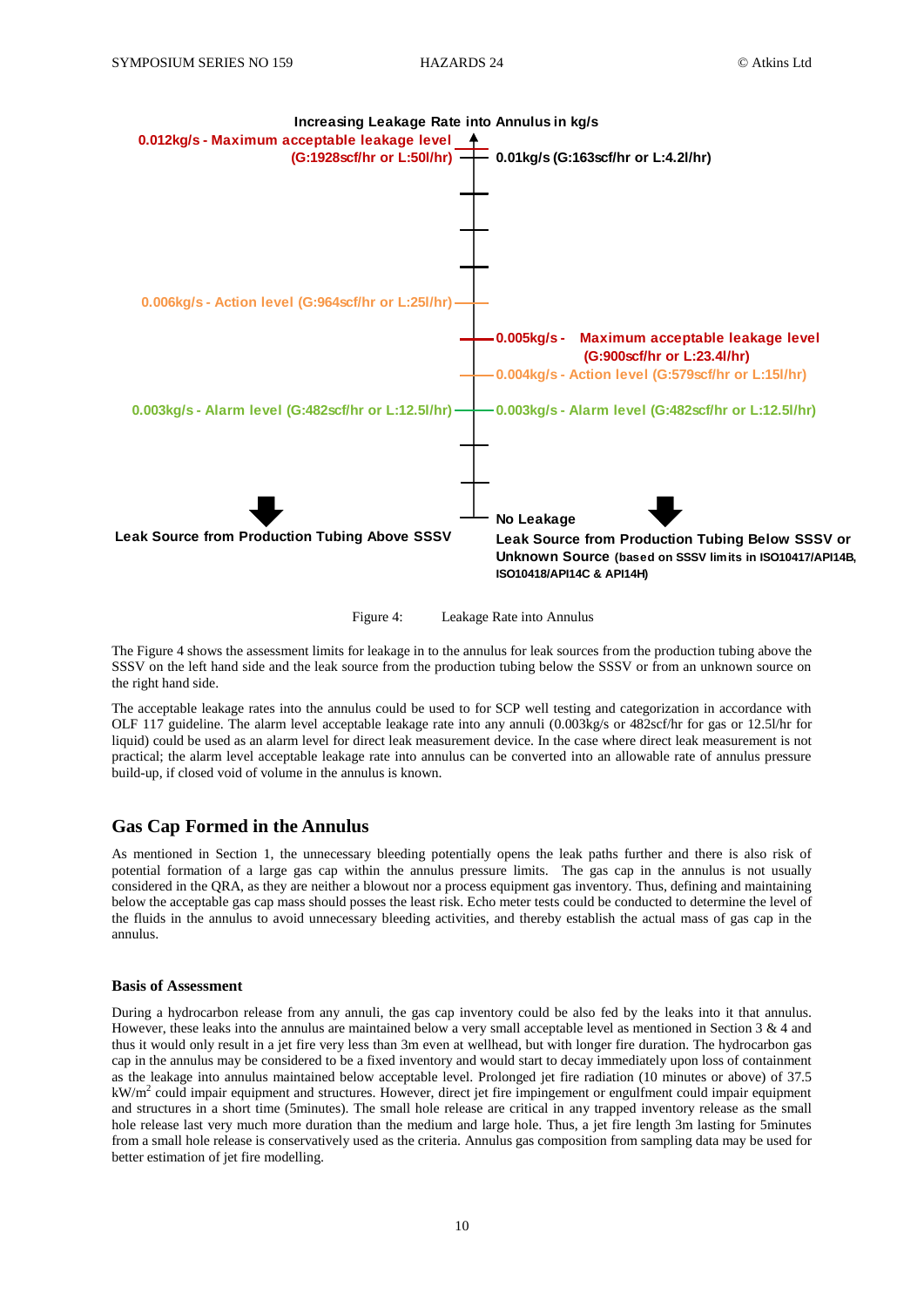# **Acceptable Mass of Annulus Gas Cap**

The gas cap inventory should be maintained below the acceptable mass of gas cap as a principle of inherent safety by intensification. The mass of gas at the annulus is iteratively found that is required to sustain a 3m jet fire for 5min which is operating at the respective high level annulus pressure condition and releasing through a small hole (7mm). The result of such a jet fire in the annuli  $(A', B', C')$  is shown in the Figure 5.



Figure 5: Acceptable Gas Cap Mass and its Jet Fire length

As mentioned in Section 3, this jet fire has the worst case consequence than the equivalent potential flammable cloud formed. The actual mass of the gas cap in the annulus could be calculated from the volume of top-up fluid filled and monitoring the operating condition of the annulus during the scheduled annulus top up service. The result of such unacceptable gas cap mass is a lagging indicator that requires immediate review of the wells future operation. Alternatively, it could be a leading indicator by carrying out echo meter test to establish the level of the fluid in the annulus without any unnecessary bled off or top up. The use of echo meter avoids progressively opening the leak path further by bleeding activities. The Table 3 shows at the volume of gas cap or the equivalent volume of top-up fluid at High  $\&$  Low annulus pressure limits.

| Inventory<br><b>Description</b> | <b>Gas Cap Conditions</b> |                       |                          | <b>Acceptable Gas Cap</b> |                  |                 |                                                 |         |
|---------------------------------|---------------------------|-----------------------|--------------------------|---------------------------|------------------|-----------------|-------------------------------------------------|---------|
|                                 | Hi<br><b>Pressure</b>     | Lo<br><b>Pressure</b> | Temp.<br>$({}^{\circ}C)$ | <b>Mass</b><br>(kg)       | Volume @<br>Hi P | Volume @<br>LoP | <b>Equivalent Volume Top-</b><br>up Fluid (bbl) |         |
|                                 | (barg)                    | (barg)                |                          |                           | $(m^3)$          | $(m^3)$         | at Hi P                                         | at Lo P |
| 'A' Annulus                     | 40                        |                       | 60                       | 33.3                      | 1.4              | 9.5             | 8.5                                             | 59.6    |
| 'B' Annulus                     | 20                        | 3                     | 60                       | 25.5                      | 2.1              | 10.9            | 12.9                                            | 68.5    |
| 'C' Annulus                     | 10                        |                       | 60                       | 25.4                      | 3.9              | 21.7            | 24.7                                            | 136.3   |

Table 3: Acceptable Gas Cap Mass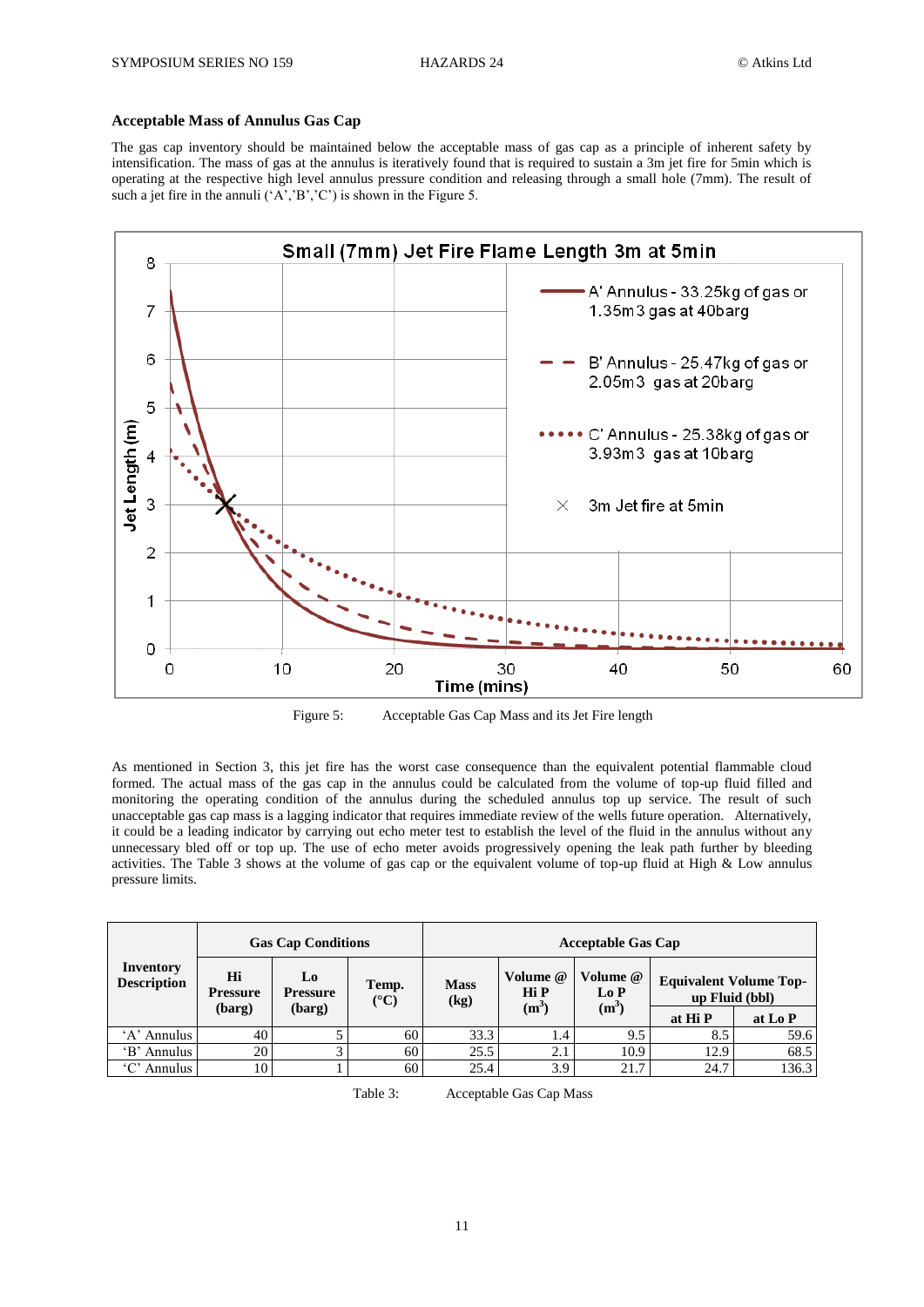# **Conclusion**

This paper aims to explain a method of calculation of acceptable leakage rates and mass of gas cap, with a view to minimising any escalation of fires from the production manifold or from the SCP wells. The maximum acceptable leakage rate for Christmas tree or into annulus or the mass of gas cap in the annulus found is based on the minimum jet fire flame length or minimum outflow rate considered in the QRA that relates to subsonic release (3m or 0.0012kg/s used for the case study in this paper), thereby limiting the escalation of any release. The potential for any escalation though other consequences (pool fire or explosion) are less severe than jet fire, as all the acceptable leakage rates results in a very small release rates.

Applying the found acceptable Christmas tree leakage rates to equation (1) from the ISO10417/API14B gives realistic pressure rise within the design pressure rating. The maximum acceptable Christmas tree leakage rate is also in line with some operator practice of 2cc/min per inch of valve size. The found alarm level on Christmas tree leakage rate is nearly 30 times more stringent than using 400cm<sup>3</sup>/min (23.4l/hr) for liquid and 0.43m<sup>3</sup>/min (900scf/hr) recommended by the ISO10418/API14C & API14H standards, at the same time realistic and achievable if maintained.

This paper recognises the importance of identifying the leak path source into any annuli  $(A', B', C')$  and thus recommends the acceptable leakage rates based on the source of leak path. The acceptable leakage rates into the annulus could be used to for SCP well testing and categorization in accordance with OLF 117 guideline. The alarm level acceptable leakage rates into any annuli could be used as an alarm level for direct leak measurement device in the annulus or can be converted into an allowable rate of annulus pressure build-up (if closed void of volume in annulus is known). The found maximum acceptable leakage into annulus for the leak sources from the production tubing above SSSV is two times more than the ones with the leak sources from the production tubing below SSSV or being unknown source (or conventional way that uses standards criteria).

The acceptable mass of gas cap at the annulus is based on an impairment criteria on direct flame engulfment (5min) when released through the small hole size (7mm) considered in the QRA. Staying below the found acceptable mass or acceptable level of completion fluid ensures gas cap inventory reduced to ALARP and avoids potential formation of a large gas cap within the annulus pressure limit. The acceptable mass could be verified using echo meter test without any unnecessary bleeding activities that progressively open the leak path further or using data from top-up fluid filled.

The approach in this paper is in line with OLF 117 guideline and HSE guidance, as it identifies a leakage rate where a release will not result in unacceptable consequences and the probability of escalation is as low as reasonably practicable.

*Note that all numerical results, tables and figures in this paper are used for the illustration of the approach explained in the paper and they are subject to the composition, pressure, temperature of fluid from the wells, the platform layout & equipment and assumptions in the platform QRA.*

# **Acknowledgements**

I would like to acknowledge the many conversations with my colleagues and the client that has helped in the formulation of the ideas put forward in this paper.

## **References**

- 1. American Petroleum Institute, API RP 90 Annular Casing Pressure Management For Offshore Wells, 2006.
- 2. International Standards Organization/American Petroleum Institute, ISO10417/API14B Recommended Practice for Design, Installation, Repair and Operation of Subsurface Safety Valve Systems, Section 5.2.3.3, 5.2.3.4 & Annex E, 2005.
- 3. International Standards Organization/American Petroleum Institute, ISO10418/API14C Recommended Practice for Analysis, Design, Installation, and Testing of Basic Surface Safety Systems for Offshore Production Platforms, Table D-2, 2001.
- 4. American Petroleum Institute, API RP 14H Recommended Practice for Installation, Maintenance and Repair of Surface Safety Valves and Underwater Safety Valves Offshore, Section 6.2, 2007.
- 5. HSE; UK, L84 A guide to the well aspects of the Offshore Installations and Wells (Design and Construction, etc) Regulations 1996.
- 6. HSE; UK, Riser emergency shutdown valve (ESDV) leakage assessment, spc tech osd 49.
- 7. HSE; UK, Well Construction Standards, spc tech gen 42.
- 8. International Standards Organization, Draft ISO/TS 16530-2 Well Integrity Part 2: Well Integrity for the Operational Phase, 2013.
- 9. Norwegian Oil and Gas Association, OLF 117 Recommended Guidelines for Well Integrity, 2011.
- 10. OGP Risk Assessment Data Directory, Consequence Modelling; Report No. 434-7, March 2010.